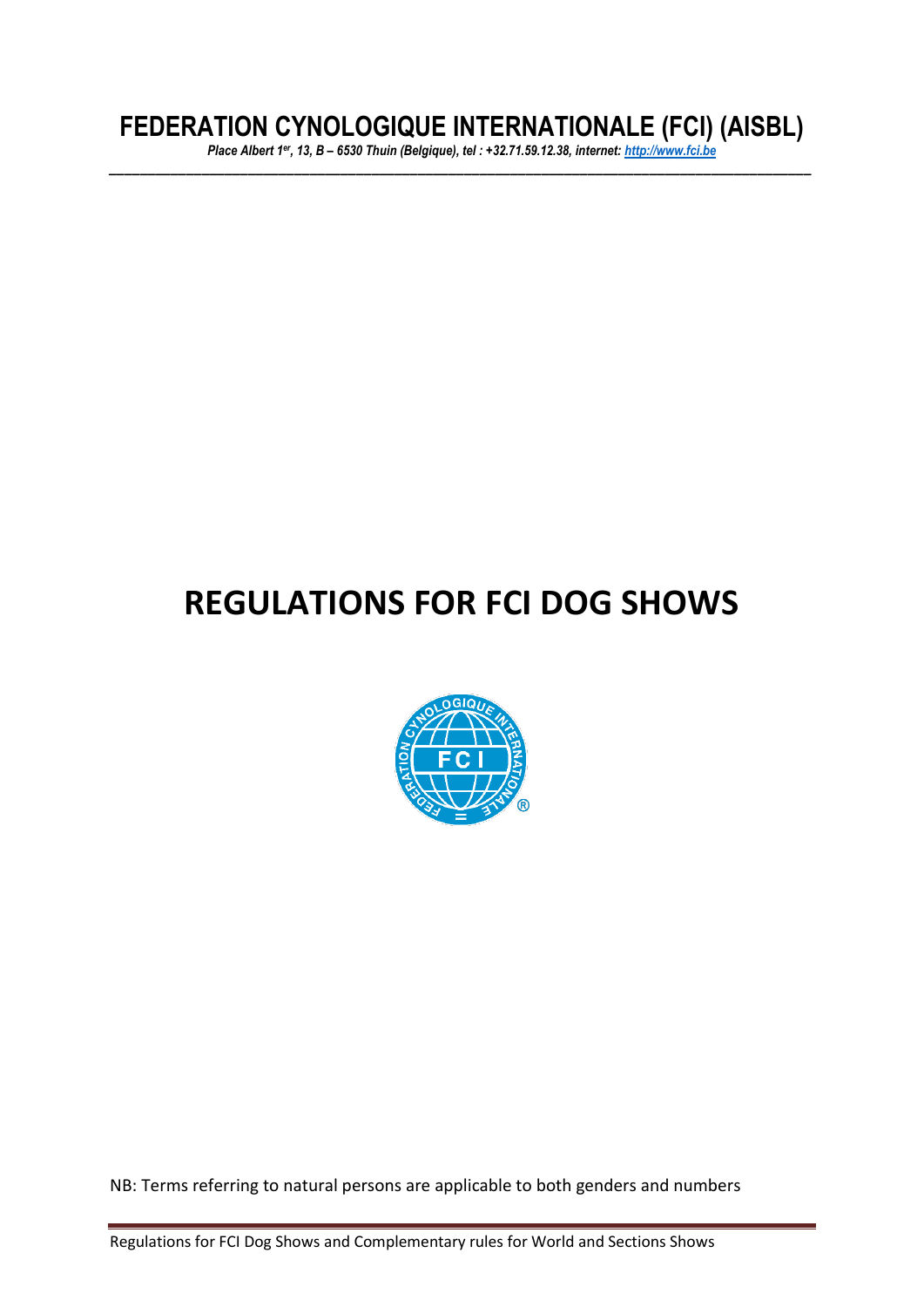### Contents

| 1             |                                                                                               |  |
|---------------|-----------------------------------------------------------------------------------------------|--|
| 2             |                                                                                               |  |
| 3             |                                                                                               |  |
| 4             |                                                                                               |  |
| 5             |                                                                                               |  |
| 6             |                                                                                               |  |
| 7             |                                                                                               |  |
| 8             |                                                                                               |  |
| 9             |                                                                                               |  |
| 10            |                                                                                               |  |
| 11            |                                                                                               |  |
| 12            |                                                                                               |  |
| 13            |                                                                                               |  |
| 14            |                                                                                               |  |
|               | Complementary rules for World and Sections Shows of the Fédération Cynologique Internationale |  |
|               |                                                                                               |  |
|               |                                                                                               |  |
| 1             |                                                                                               |  |
| $\mathcal{L}$ |                                                                                               |  |
| 3             |                                                                                               |  |
| 4             |                                                                                               |  |
|               | Appendix to the Dog shows and Show judges Regulations of the Fédération Cynologique           |  |
|               |                                                                                               |  |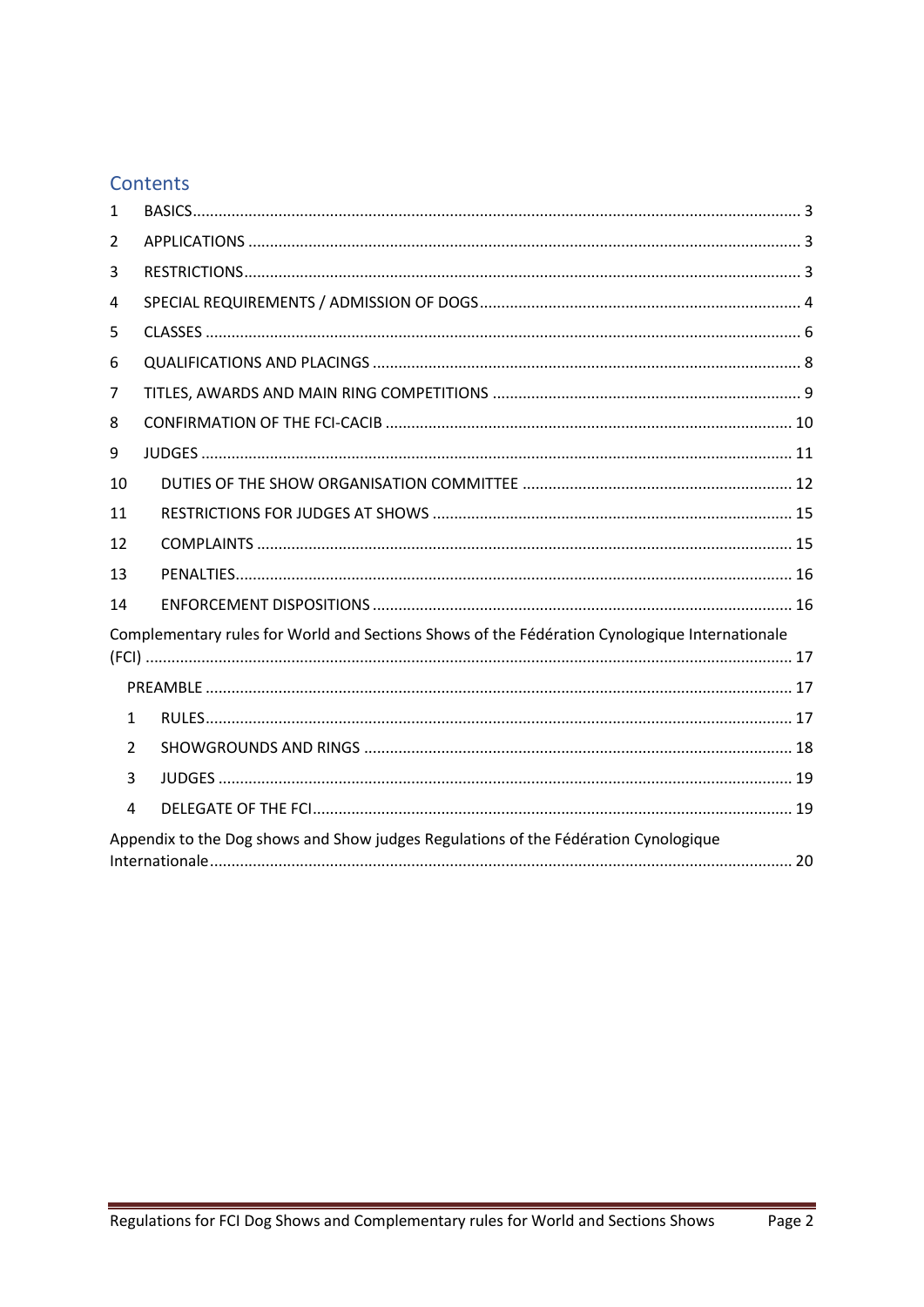These regulations supplement the Standing Orders of the FCI only in respect of those dog shows in which a "Certificat d'Aptitude au Championnat International de Beauté de la FCI" *(FCI*-CACIB), award for the title "International Beauty Champion", can be awarded.

For these events a fee is charged by the FCI for every dog appearing in the catalogue, the amount of which is to be determined by the General Assembly of the FCI. This fee is due, on receipt of the catalogues and the **FCI***-*CACIB/**FCI***-*Res-CACIB lists of the show in question. This fee must be paid even if no *FCI*-CACIB awards are granted**.** 

### <span id="page-2-0"></span>**1 BASICS**

The FCI members, full and associated, must organise a minimum of *2 (two)* **FCI***-*CACIB show a year *as per Art. 8.3 k) and 9.3.l) of the FCI Statutes.*

The members are solely responsible for determining in which dog shows the competitions for the **FCI***-*CACIB can be held.

It is the task of the FCI Head Office to draw up and publish **FCI***-*CACIB show schedules.

The shows, which have been sanctioned by the FCI, must be indicated and designated as follows: "International Dog Show with attribution of the **FCI-**CACIB".

An online catalogue with information about the judging schedule, the breeds, names and owners of the dogs entered can only be published on the day of the show, and never earlier than two hours before the official opening of the first day of the show. In case a program of the show is published on the web before the event, it cannot include neither the names of the dogs entered nor personal information about their owners.

The catalogue of these shows must be clearly marked with the FCI-logo and the following expression: "Fédération Cynologique Internationale (FCI)".

### <span id="page-2-1"></span>**2 APPLICATIONS**

Applications to get an **FCI***-*CACIB International Dog Show sanctioned by the FCI must be sent to the FCI Head Office latest 12 months before the show or earliest four calendar years before the show. This timeframe can be altered in justified cases accepted by the FCI Head Office.

### <span id="page-2-2"></span>**3 RESTRICTIONS**

Only one **FCI***-*CACIB can be awarded in each sex, in every breed and breed variety - in accordance with the FCI Breed Nomenclature- on the same day and at the same place.

No other **FCI***-*CACIB show can be held the same days as an **FCI** World or Section show takes place on that particular continent. Exceptional cases will be dealt with by the General Committee.

If a show has to be cancelled because of force majeure, the organiser is recommended to partly refund the entry fees that have been paid, based on its own existing rules.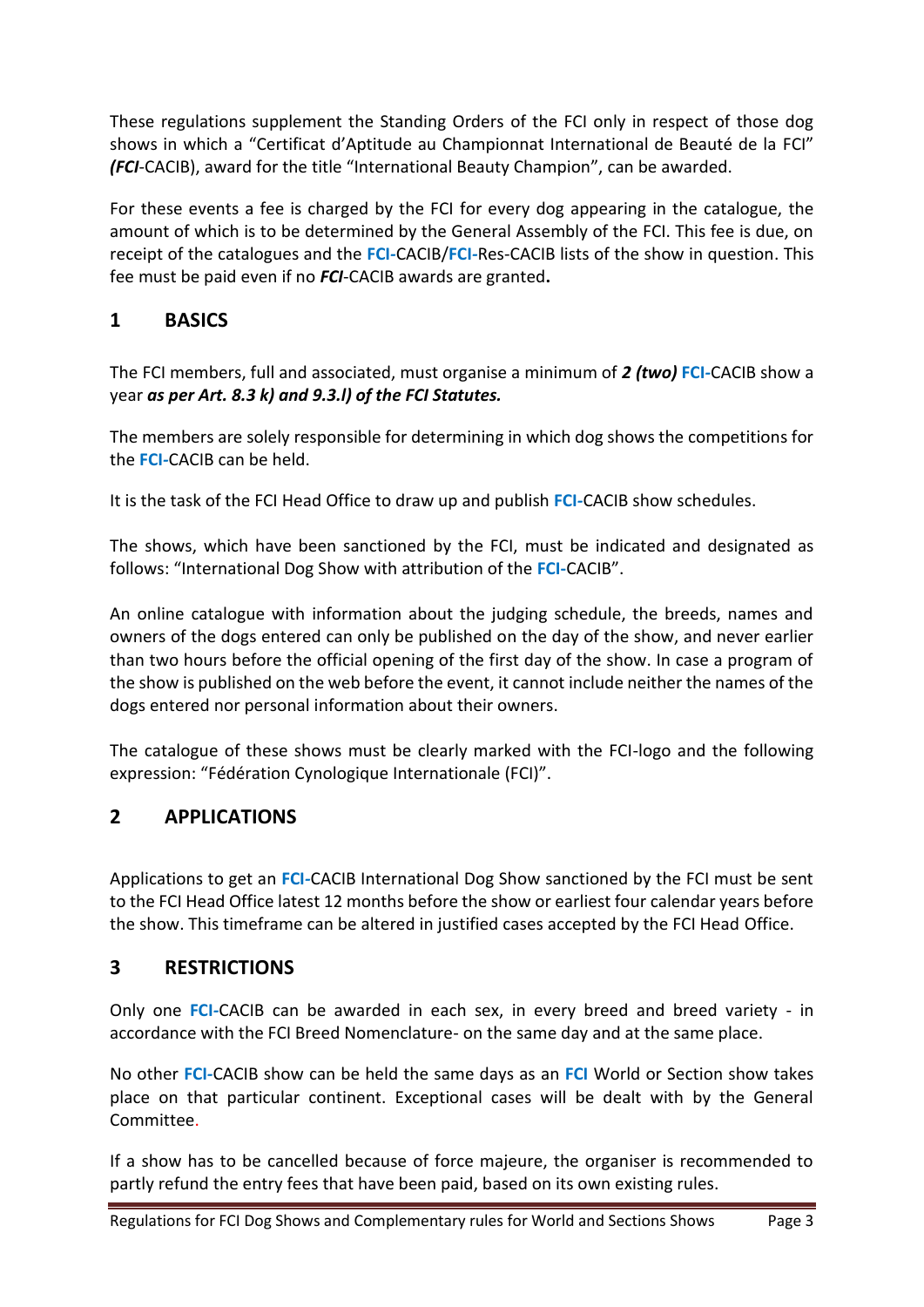The FCI will only authorize **FCI***-*CACIB shows to be held on the same day provided that these events are held at a distance of at least 300 km. In case this distance is less than 300 km, the approval can be given provided that the organiser who first submitted an application gives his consent to the second applicant. In this case, appropriate dividing up of the FCI groups according to the FCI Breed Nomenclature, taking the show venues and days into consideration, is recommended.

At **FCI***-*CACIB shows a breed must be judged, if possible, in one single day and the breeds of the same FCI group should also be judged in one day. However, it is possible to divide the groups over two days if needed for organisational reasons.

The decision regarding sanctioning **FCI***-*CACIB shows is the responsibility of the Executive Director of the FCI.

### <span id="page-3-0"></span>**4 SPECIAL REQUIREMENTS / ADMISSION OF DOGS**

The dogs' welfare and health must be of UTMOST PRIORITY at all dog shows.

The organisers are requested to add the following message in the show catalogue, giving it sufficient visibility: The exhibitors are responsible for the welfare of the dogs at a FCI international dog show. It is forbidden to expose a dog to a situation that can be dangerous for its health and welfare, such as for example leaving it in the car in excessively hot or cold weather and/or treating it in a cruel manner. Violation of this ruling will result in exclusion from the ongoing and future dog shows.

The organisers must ensure that the only breeds that will be shown are those for which breed standards have been definitively or provisionally accepted by the FCI and which are registered with the studbook or with the appendix to the studbook (waiting list) of an FCI member country. The same will apply to a non-FCI member country whose studbook is, however, recognized by the FCI. Breeds that are not yet recognized (neither definitively nor provisionally) by the FCI, must be recognized at a national level and have pedigrees issued by a national kennel club that is a member or a contract partner of the FCI. These breeds cannot be incorporated in any group (they have to appear in a special section of the catalogue called "breeds not recognized by the FCI") and they are not eligible for the **FCI***-*CACIB and for the various FCI titles. In addition, they cannot compete in the Best in Group finals. The normal FCI fee has to be paid also for each dog of these breeds.

At all shows in which the **FCI***-*CACIB of the FCI is awarded, the division into groups must be in accordance with the current FCI Breed Nomenclature. In case this ruling would not be observed, the FCI reserves the right to refuse future authorizations to award the **FCI***-*CACIB at international shows.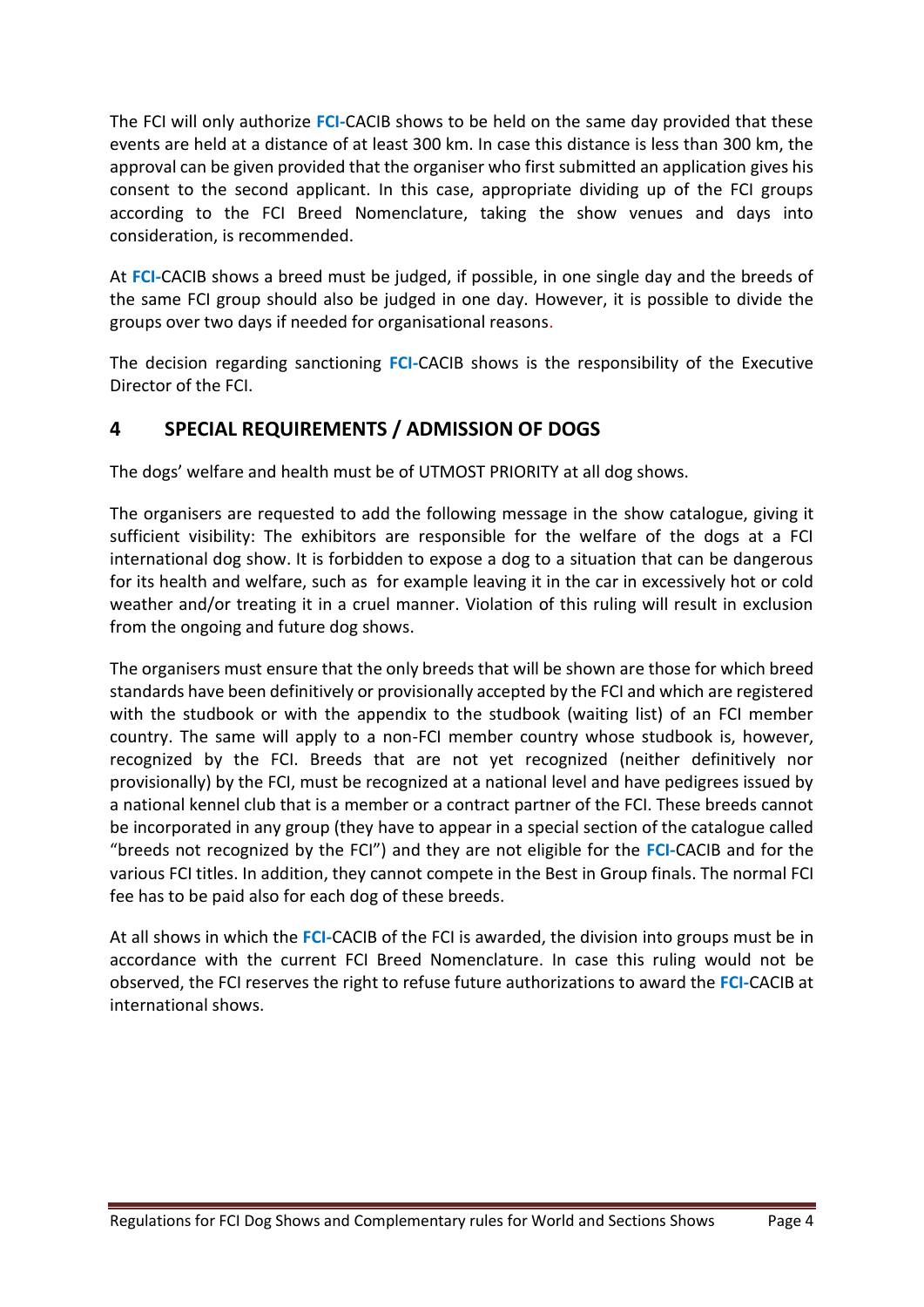These groups are as follows:

| Group 1  | Sheepdogs and Cattle-Dogs (except Swiss Cattle Dogs)                         |
|----------|------------------------------------------------------------------------------|
| Group 2  | Pinschers and Schnauzers - Molossoid Breeds - Swiss Mountain and Cattle Dogs |
| Group 3  | <b>Terriers</b>                                                              |
| Group 4  | Dachshunds                                                                   |
| Group 5  | Spitz and Primitive Types                                                    |
| Group 6  | Scenthounds and related breeds                                               |
| Group 7  | Pointing dogs                                                                |
| Group 8  | Retrievers – flushing dogs – water dogs                                      |
| Group 9  | Companion and toy dogs                                                       |
| Group 10 | Sighthounds                                                                  |

At all **FCI-CACIB** shows with few entries the organisers are allowed to have different groups judged together in the ring of honour for "Best in Group" competitions; however this does not apply to **FCI** World and Section Shows.

At all shows, in addition to the designation of the breed in the relevant language of the organizing country, the schedule and the catalogue should also include the country of origin of the breed and should be in one of the four FCI working languages.

Dogs and bitches must be entered separately. Numbering must start at no.1 and shall not be interrupted through the catalogue. Within the same breed, the numbering cannot be interrupted.

The confirmed titles of International and National Champion and the official titles obtained at FCI World and Section Shows (**FCI** World Winner, **FCI** World Junior Winner, **FCI** World Veteran Winner, **FCI** Section Winner, **FCI** Section Junior Winner, **FCI** Section Veteran Winner) can be published in the catalogue. The publication of other titles in the catalogue is left to the discretion of the country organizing the show.

Sick (temporarily ill or suffering from a contagious illness) dogs and bitches which are lactating or which are accompanied by their puppies must be excluded from any dog show. Bitches on heat are allowed to participate subject to the show regulations of the organisers. Blind or deaf dogs are not allowed to take part in **FCI***-*CACIB shows. However, should this ruling not be observed and a judge discovers that a dog is deaf or blind, he has to send the dog out of the ring.

Dogs which are not in the catalogue cannot be judged unless mistakes occur for which the organizing committee is responsible (problem in the printing process of the catalogue, etc.).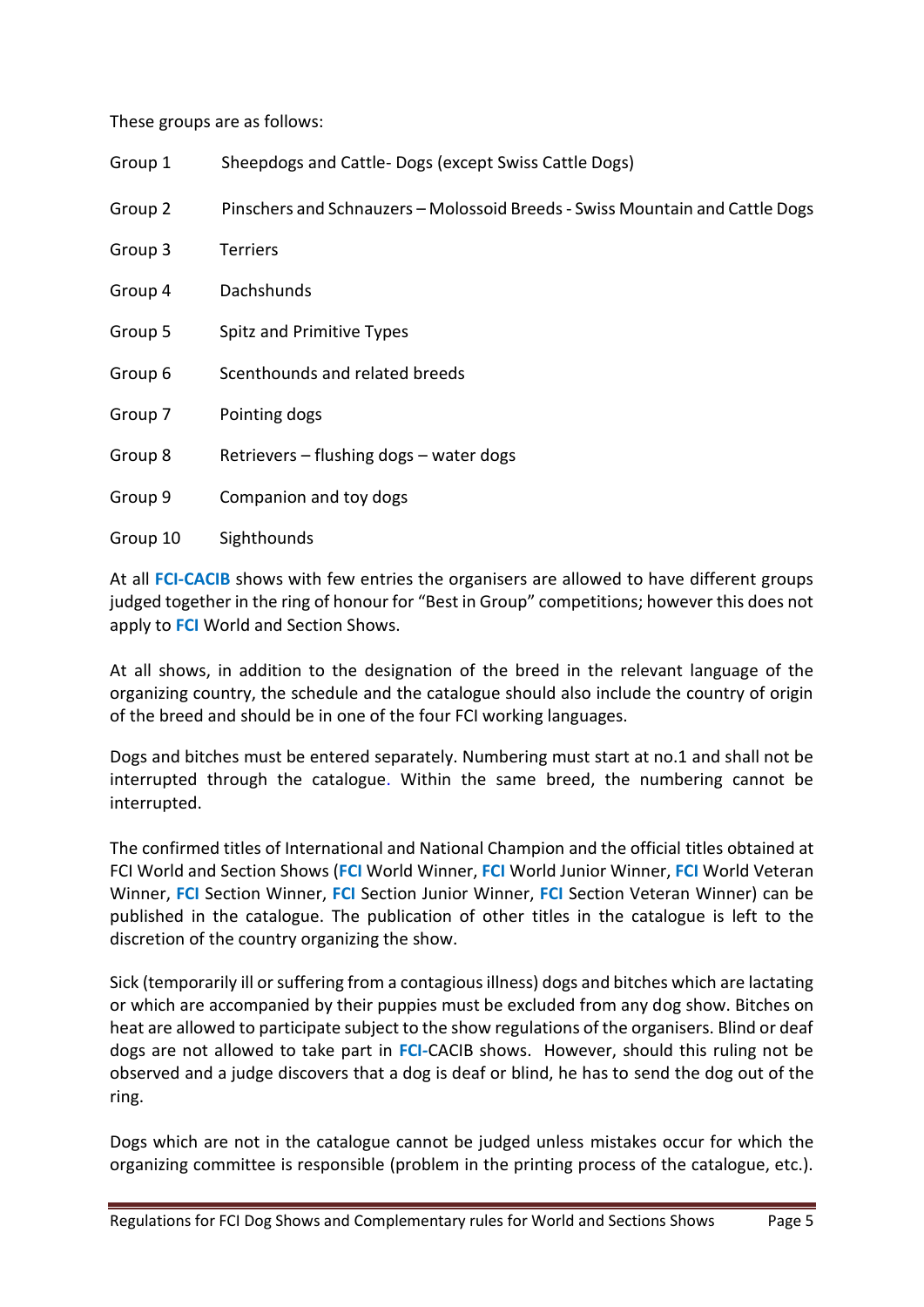The entry forms must have been completely filled in and returned to the organisers before the entry deadline and the entry fees must be duly recorded and paid.

Dogs with docked tails or cropped ears are to be admitted in accordance with the legal regulations of their home countries and those of the country where the show takes place. The judging of docked and undocked or cropped and uncropped dogs must be done without any discrimination and solely in accordance with the valid breed standard*.* The organizing country's regulations concerning showing docked or cropped dogs should be stated in the show schedule or on the entry forms as well as in the show regulations.

It is forbidden to prepare a dog with any substance that will alter the structure, colour or form of the coat, skin or nose. Only trimming, clipping, combing and brushing are allowed. It is also forbidden to leave the dog tied up on the trimming table, longer than necessary for the preparation.

Micro-chips (ISO-standard) and tattoos are accepted equally as identification.

The organizing committee reserves the right not to accept the participation of an exhibitor at the show.

### <span id="page-5-0"></span>**5 CLASSES**

Double entries as well as late entries (after the closing date) are not permitted.

Additional international or national shows or competitions organised by clubs from the same FCI-NCO as the club organizing the **FCI***-*CACIB show, are permitted within the same showground, when accepted by the **FCI***-*CACIB show organiser.

The decisive date for age is the day the dog is shown. In case the dog's birthday is on the day it is shown, the exhibitor can choose the class (before closing date) where to enter his dog. In case of consecutive shows held in one place over several days, the exhibitor must enter his dog in the appropriate class (before closing date).

Only the following classes are recognized at **FCI***-*CACIB shows sanctioned by the FCI:

#### a. Classes in which the **FCI***-*CACIB can be awarded:

| - Intermediate class | (from 15 to 24 months) | compulsory |
|----------------------|------------------------|------------|
| - Open Class         | (15 months and over)   | compulsory |

- 
- Champion Class (15 months and over) compulsory
- 

- Working Class **Compulsory** (15 months and over) compulsory

### **Working Class**

To enter a dog in working class, the entry form must be accompanied by a copy of the FCI compulsory certificate, WCC (Working Class Certificate) **(annexes 1a) and 1b))**, containing the confirmation by the member country in which the holder and/or owner has his legal residence, that the dog has passed an appropriate test as well as details about this test.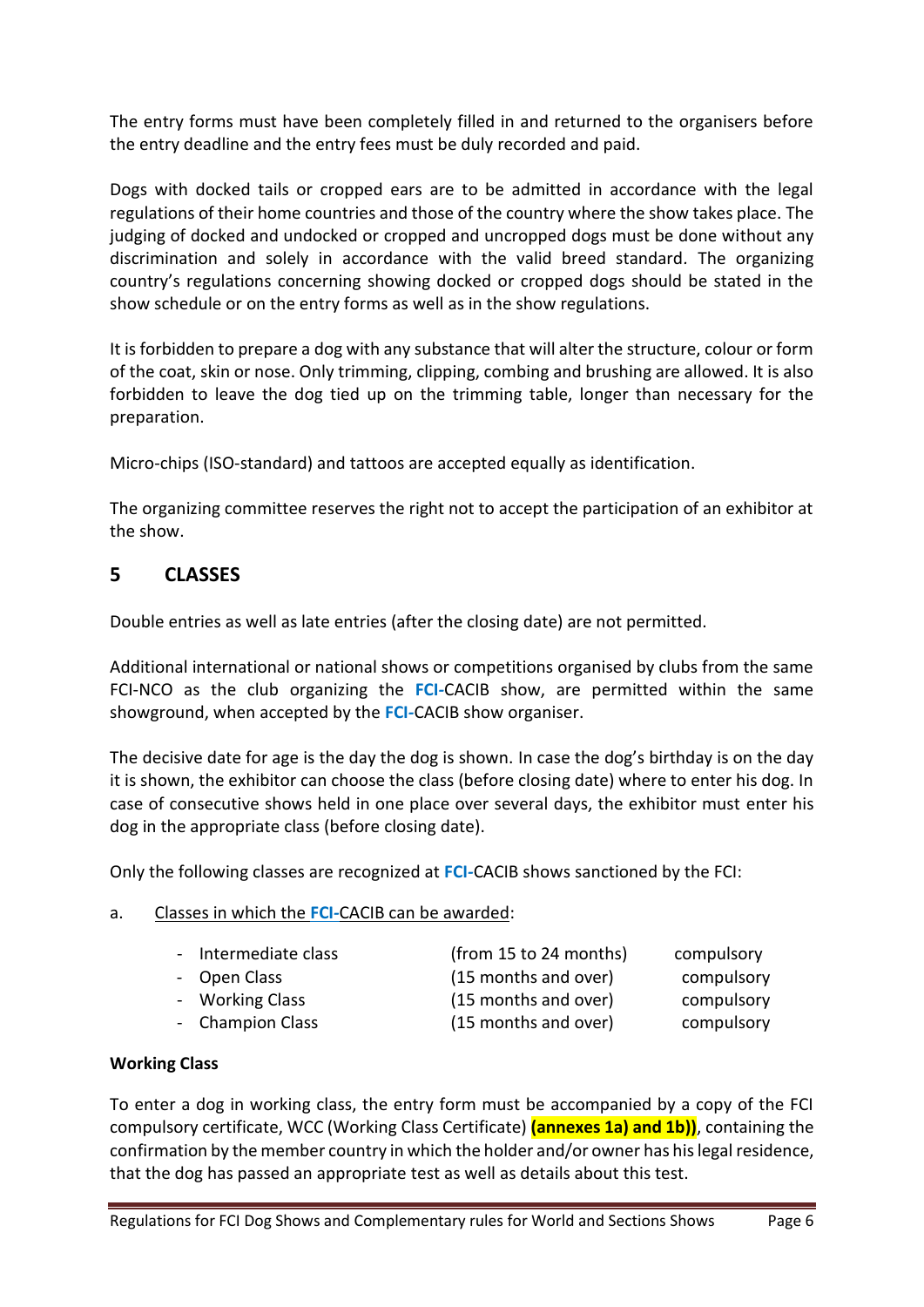The only breeds eligible for the working class are those appearing as working breeds in the FCI Breed Nomenclature, taking into account the exceptions granted to some countries for some breeds.

#### **Champion Class**

To enter a dog in Champion Class, one of the following titles must have been confirmed by the day of the official closing date of entries; proof of this, by copy, must be enclosed with the entry form.

- International Beauty Champion of the FCI (CIB)
- International Show Champion of the FCI (CIE)
- National Beauty Champion of an FCI member *or contract partner* (with at least 2 CAC **–** *as per Art.23.2 of the FCI Standing Orders - awarded by FCI recognised judges***)**
- National Show Champion of an FCI country
- National Beauty Champion of a non-FCI country which has signed a letter of understanding with FCI
- National Show Champion of a non-FCI country which has signed a letter of understanding with FCI

Once the entries for a show have closed it is not allowed to transfer a dog from one class to another except if an administrative mistake was made by the Show Committee.

b. Classes in which the **FCI***-*CACIB cannot be awarded:

|                 | - Minor Puppy Class (correctly inoculated puppies up to 6 months) | optional   |
|-----------------|-------------------------------------------------------------------|------------|
| - Puppy Class   | (from 6 to 9 months)                                              | optional   |
| - Junior Class  | (from 9 to 18 months)                                             | compulsory |
| - Veteran Class | (from 8 years and over)                                           | compulsory |

#### c. Sequence of judging

The recommended sequence of judging the classes is: Minor Puppy, Puppy, Junior, intermediate, Open, Working, Champion and Veteran.

#### d. Optional Best of Sex competition

Must include at least the best junior, the **FCI***-*CACIB winner and the best veteran. The judge places the exhibits in order of quality without taking into consideration which classes they come from.

#### e. Optional Collective Groups/Competitions

To compete in these groups/competitions, the dogs must be entered individually in one of the compulsory classes.

*-* Brace/Couple Group/Competition: a dog and a bitch of the same breed and variety and belonging to the same owner.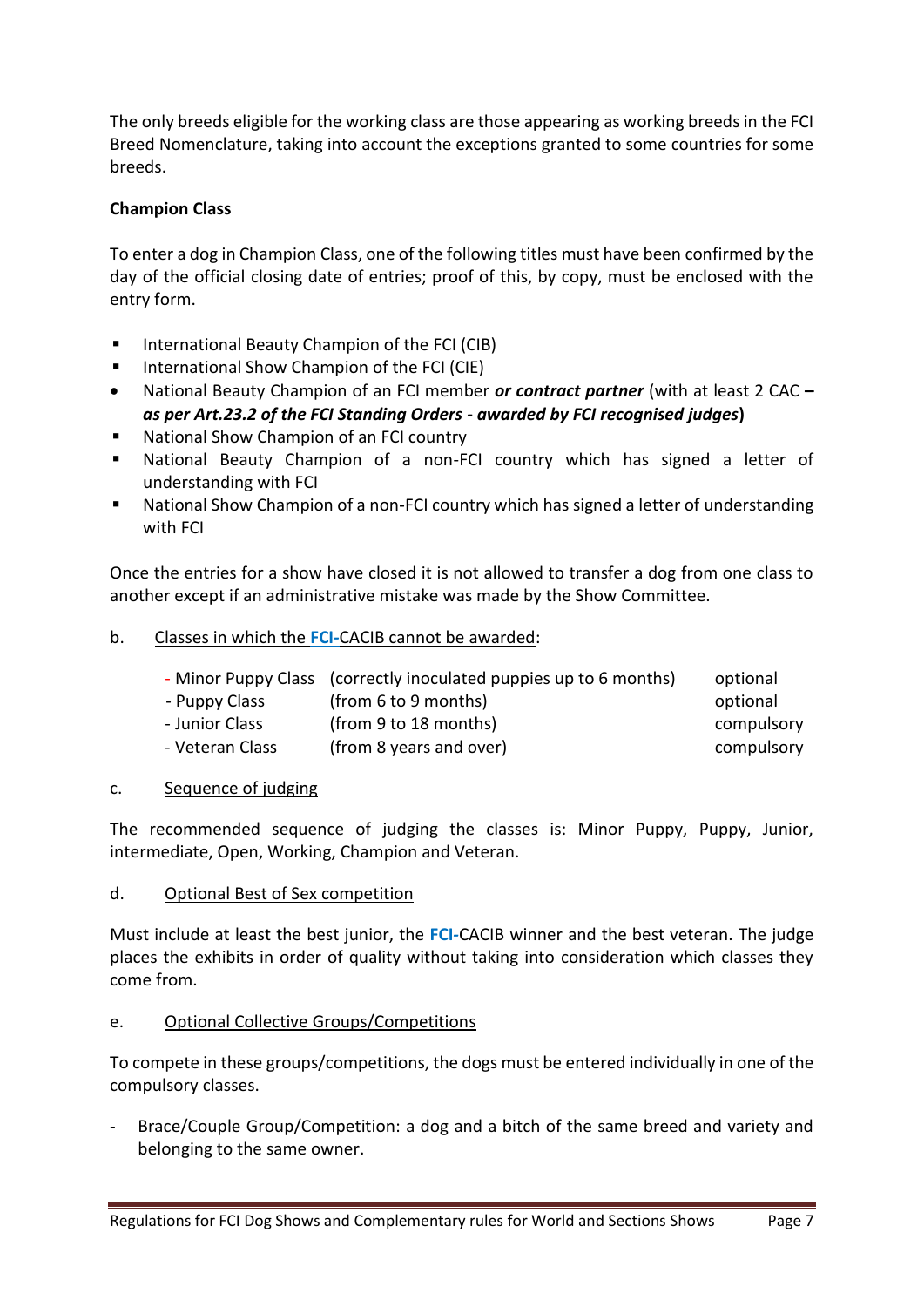- Breeders Group/Competition: consisting of minimum three and maximum five exhibits of the same breed and variety, no matter what gender, bred by the same person (same kennel name), even if they are not his property.
- Progeny Group/Competition: a sire or dam with minimum three and maximum five of his/her progeny (first generation, sons/daughters).

These optional groups/competitions should preferably be judged in the breed-judging rings. The breed judge picks up the best group and only that group is allowed to compete in the ring of honour.

### <span id="page-7-0"></span>**6 QUALIFICATIONS AND PLACINGS**

The qualifications given by the judges must correspond to the following definitions:

**EXCELLENT** may only be awarded to a dog which comes very close to the ideal standard of the breed, which is presented in excellent condition, displays a harmonious, well-balanced temperament, is of high class and has excellent posture. Its superior characteristics in respect of its breed permit that minor imperfections can be ignored; it must however have the typical features of its sex.

**VERY GOOD** may only be awarded to a dog that possesses the typical features of its breed, which has well-balanced proportions and is in correct condition. A few minor faults may be tolerated. This award can only be granted to a dog that shows class.

**GOOD** is to be awarded to a dog that possesses the main features of its breed. The good points should outweigh the faults so that the dog can be considered a good representative of its breed.

**SUFFICIENT** should be awarded to a dog which corresponds adequately to its breed, without possessing the generally accepted characteristics or whose physical condition leaves a lot to be desired.

**DISQUALIFIED** must be awarded to a dog which does not correspond to the type required by the breed standard; which shows a behaviour clearly not in line with its standard or which behaves aggressively; which has testicular abnormalities; which has a jaw anomaly; which shows a colour or coat structure that is not according to the breed standard or clearly shows signs of albinism. This qualification shall also be awarded to dogs that correspond so little to a single feature of the breed that their health is threatened. It should furthermore be awarded to dogs that show disqualifying faults in regard to the breed standard. The reason why the dog was rated DISQUALIFIED has to be stated in the judge's report.

Dogs that cannot be awarded one of the above qualifications shall be released from the ring with the rating: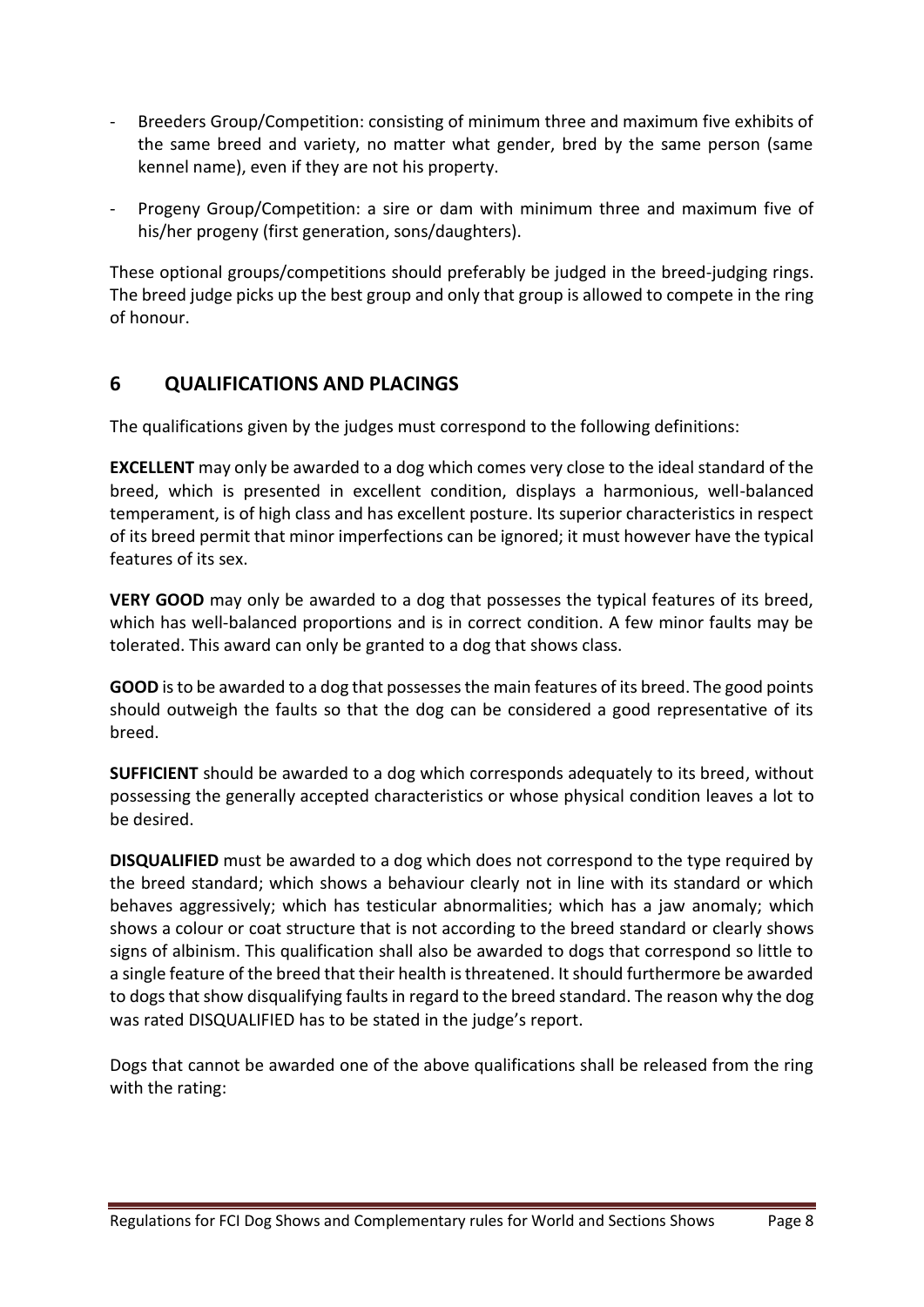**CANNOT BE JUDGED.** This rating is to be given to any dog which does not move, which is lame, which constantly jumps up and down on its handler or tries to get out of the ring, which makes it impossible to assess the gait and the movement or avoids constantly to be examined by the judge and makes it impossible to inspect teeth, anatomy and structure, tail or testicles. This rating is also to be given if traces of operations or treatment can be observed which seem to indicate that the exhibitor wanted to deceive the judge. The same applies if the judge has ample reason to suspect operations that were intended to correct the original condition or feature (e.g.: eyelid, ear or tail). This rating is also to be given in case of "double handling" (i.e. attracting the dog's attention from outside the ring) - which is strictly prohibited*.* The reason why the dog was rated CANNOT BE JUDGED has to be stated in the judge's report.

The four best dogs in each class are placed provided that they have been awarded at least the qualification "VERY GOOD"**.**

### <span id="page-8-0"></span>**7 TITLES, AWARDS AND MAIN RING COMPETITIONS**

### **FCI***-***CACIB – Certificat d'Aptitude au Championnat International de Beauté de la FCI**

The only dogs which can be taken into consideration for the **FCI***-*CACIB are those which have been awarded "EXCELLENT 1" in intermediate, open, working and champion class. An **FCI***-*CACIB can only be awarded if the dog in question has been assessed as being of superior quality. The **FCI***-*CACIB is not automatically and compulsorily linked to the "EXCELLENT 1"

The Reserve **FCI***-*CACIB is awarded to the second best dog which was given the qualification "EXCELLENT" from the above mentioned classes. The dog placed second in the class where the **FCI***-*CACIB winner comes from can compete for the Reserve **FCI***-*CACIB, if awarded excellent. It is not compulsory to award the **FCI***-*Reserve-CACIB.

The judge awards **FCI***-*CACIB and **FCI***-*Reserve-CACIB according to the quality of the dogs without checking whether they meet the conditions regarding age and/or registration with a studbook recognized by the FCI.

The CAC (Certificat d'Aptitude au Championnat) is a national grading. It is up to the national canine organisations to decide in which classes and to which dogs this certificate can be awarded. The CAC counts towards a national champion title *as per Art.23.2 of the FCI Standing Orders and provided it is awarded by an FCI recognised judge.*

The first title of national champion earned in an FCI *member or contract partner* country must be with at least 2 CACs *as per Art. 23.2 of the FCI Standing* **Orders** *and awarded by FCI recognised judges* on two different days*.* 

Only one judge for each sex and breed carries out the granting of all awards, including *FCI-*CACIB, and this judge shall be appointed in advance.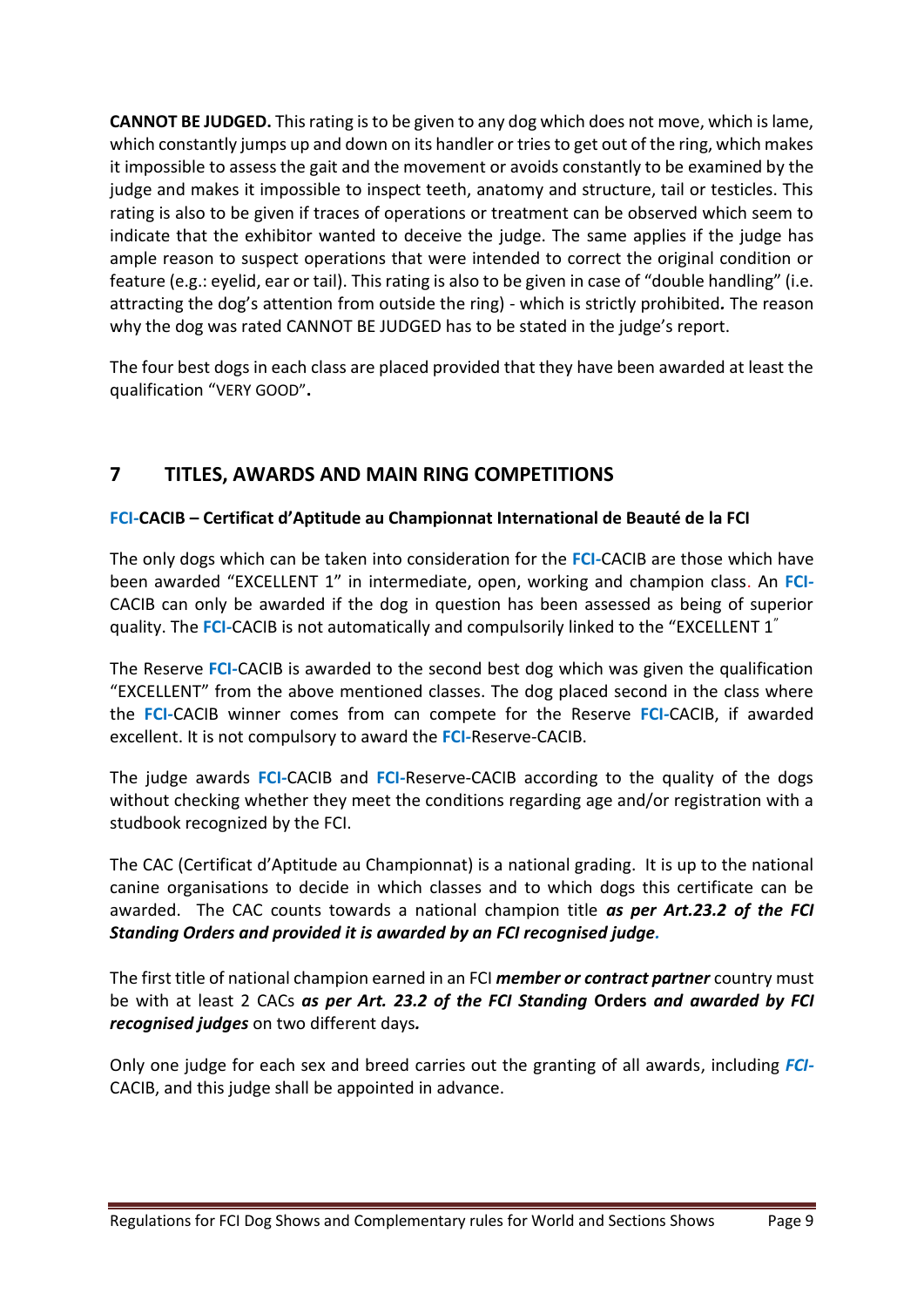#### **Best of Breed (BOB) and Best of Opposite Sex (BOS)**

The Best junior, **FCI***-*CACIB winner and best veteran from both sexes, if awarded excellent, will compete for Best of Breed (BOB). The judge must also choose the best exhibit from the opposite sex (BOS) next to the BOB winner.

**Optional (in case an optional Best of Sex competition is held):** the best male and the best bitch from Best of Sex competition compete for Best of Breed (BOB) and Best of Opposite Sex (BOS).

Dogs of FCI breeds which are not yet definitively recognized (have a provisional status), although not eligible for the **FCI***-*CACIB, are allowed to compete for the Best of Breed, Best in Group and Best in Show competitions. These breeds can also compete for the various FCI titles.

#### **Main ring competitions**

Best in Show, Best in Group, Breeders' Group, Progeny Group, Couple Class (Brace), Best Veteran, Best Junior, Best Puppy, Best Minor Puppy and Junior Handling must be judged by one judge appointed in advance.

#### *Each NCO is entitled to hold separate competitions in the main ring for their native or nationally recognised breeds, no matter if they are recognised by the FCI or not.*

To make the competitions in the ring of honour more efficient the judge should prejudge the exhibits or groups in a separate ring in due time before they are expected in the ring of honour so that the judge after watching the dogs enter the main ring can quickly choose the semifinalists or finalists that will need a closer look.

The only judges who may judge these competitions are those who are allowed to do so by their respective national canine organization.

If a dog behaves aggressively in the ring (breed-group-finals) and its behaviour is eyewitnessed by the judge in duty, the latter has to write a report for the attention of the organizing committee and has to disqualify the dog for the rest of the competition. All the awards and titles of the day are cancelled.

### <span id="page-9-0"></span>**8 CONFIRMATION OF THE FCI-CACIB**

The **FCI***-*CACIB proposals will be issued by the appropriate judges. The final confirmation will be done by the FCI.

It is up to the FCI Head Office to check whether the dogs proposed comply with the conditions accepted for confirmation of the **FCI***-*CACIB.

The cards handed to the exhibitors at the shows duly indicate that the relevant dog has been proposed for an **FCI***-*CACIB. They must read: "Subject to confirmation by the FCI".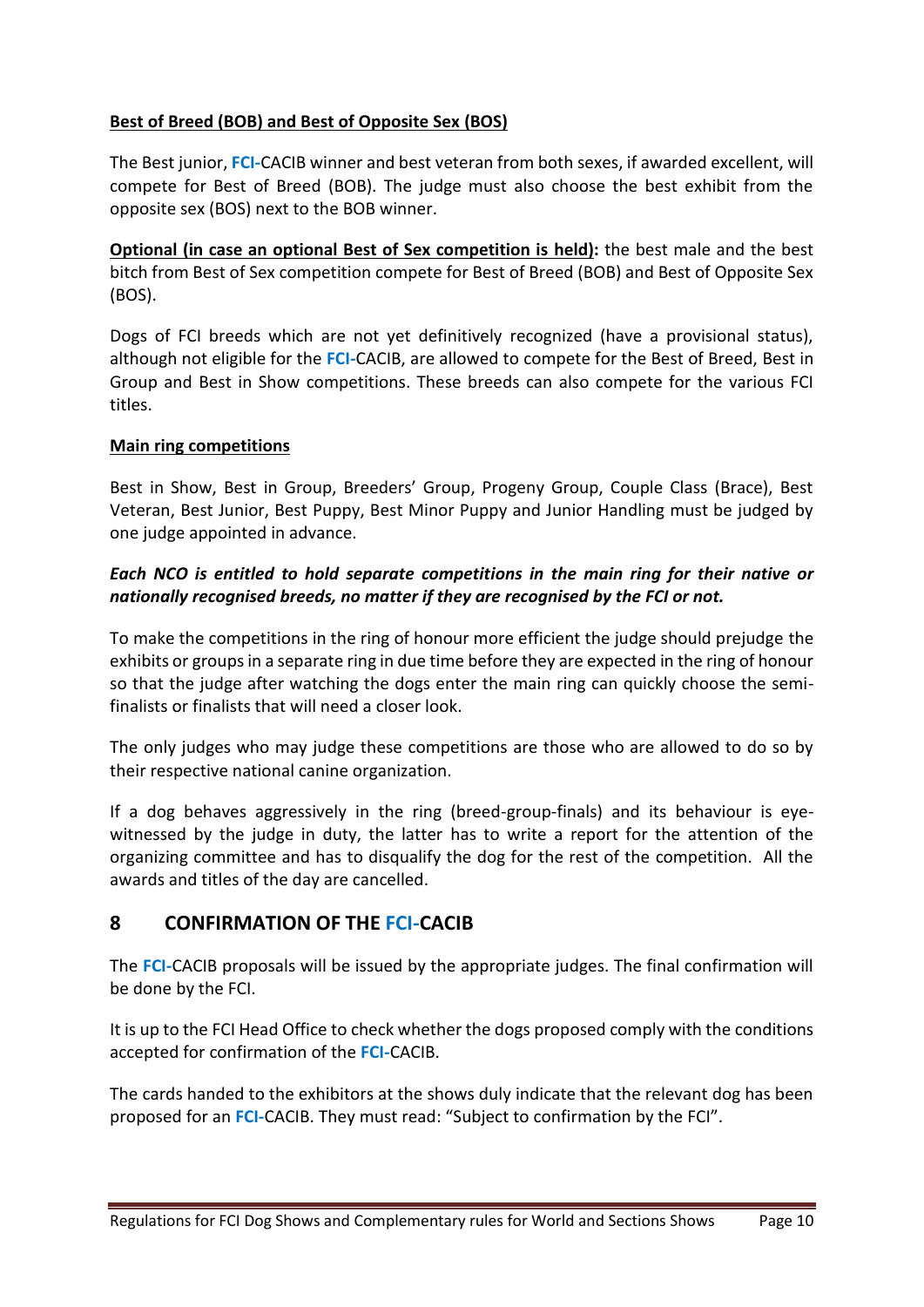The FCI Head Office must make sure that the **FCI***-*CACIB was correctly awarded. Latest three months after the show, one copy of the catalogue and the lists of the dogs proposed for the **FCI***-*CACIB and the **FCI***-*Reserve-CACIB must be forwarded to the FCI Head Office by the show organiser.

These lists must contain the following information:

Catalogue number, name of the dog, studbook and studbook number, sex, breed and variety, date of birth, name of the owner, name of the judge and class in which the **FCI***-*CACIB was awarded.

The breeds will be listed according to their name in one of the four FCI working languages followed by the name normally used in the country in which the show takes place.

If a dog is not included in the **FCI***-*CACIB list (if for example the organisers failed to mention it), the proposal card can be accepted as proof provided that no other dog of the same breed and sex already appears on the list.

### <span id="page-10-0"></span>**9 JUDGES**

Only the officiating judge is authorized to make decisions regarding the awarding of qualifications, placing and **FCI***-*CACIB. In this respect, he is obliged to do so without outside help and/or interference by anybody else.

Only judges who are authorized by their national organization to judge said breeds may carry out judging and evaluation of dogs. While on assignment, they are obliged to judge strictly and exclusively in accordance with the FCI breed standard that is currently valid.

Judges from countries that are not members of the FCI can only officiate at FCI shows if the national organization to which they belong is related to the FCI by contractual arrangement or gentleman's agreement**.** These judges can officiate at FCI shows provided that their name is included in the official list of their national canine association.

The following also applies:

- a. If invited to judge at an FCI show, all judges from countries that are not members of the FCI must fill in the standardized questionnaire issued by the FCI. It shall be sent to them in due time and must be returned signed for approval.
- b. It is up to the national organization of the country where a judge from a non-member country of the FCI is scheduled to judge to check the validity of the information contained in the questionnaire.
- c. All the judges, including those from countries that are not members of the FCI, must under all circumstances follow the FCI breed standards when they are officiating at shows which have been sanctioned by the FCI. The FCI standards for the breeds which will be judged by judges who do not come from FCI members must be sent to them in due time before the event. by the organiser who has invited them. The rules regarding the general duties of a show judge, his travel and insurance arrangements and his behaviour mentioned in the FCI Show Judges Regulations (Art.9 to 11) also concern the judges from non FCI member countries. They have to follow them.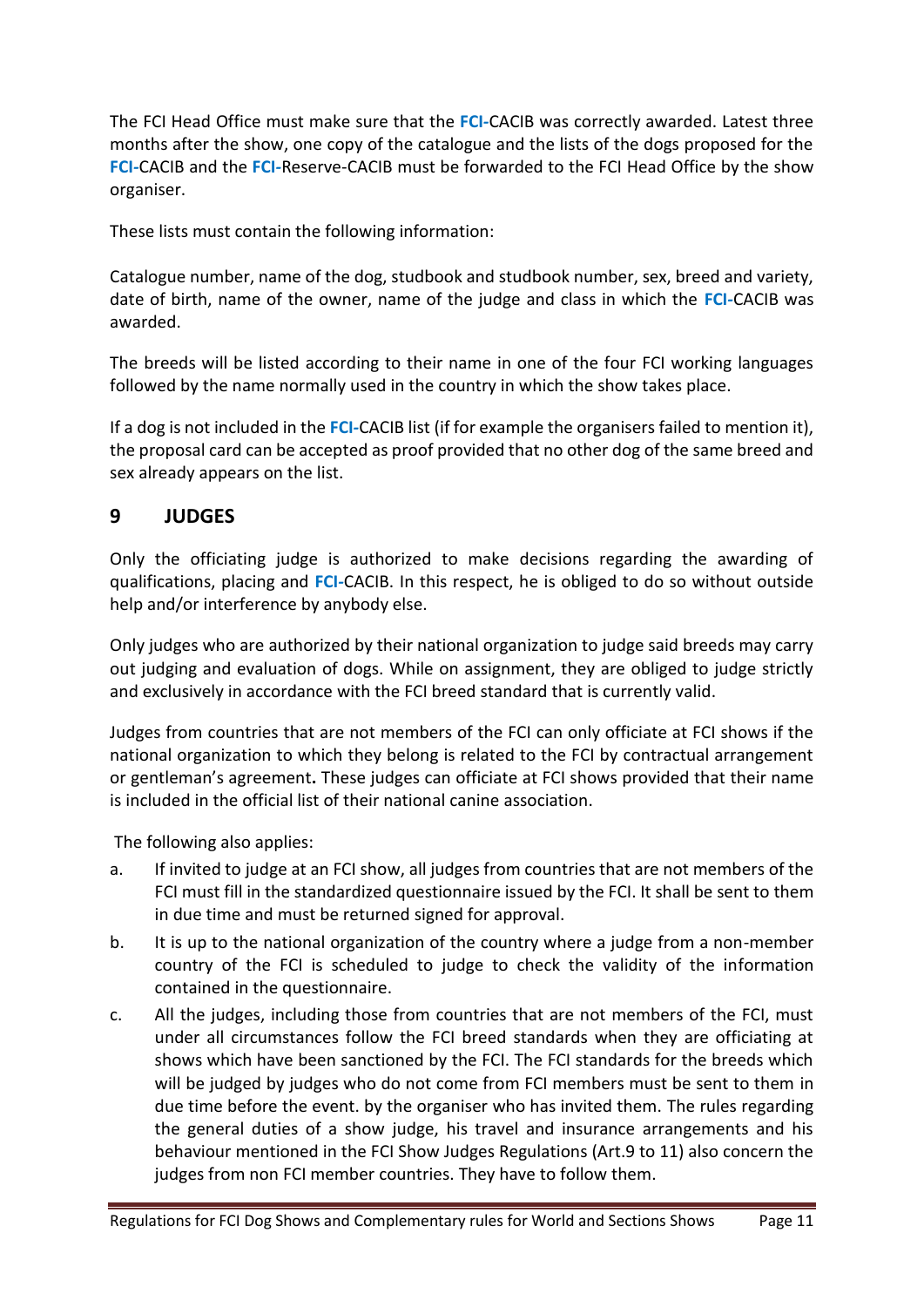- d. Judges from non-FCI member countries are only licensed to judge the breeds recognized by their national canine organizations when officiating at FCI shows even if they are listed as all-breed judges in their own NCO.
- e. Judges from countries that are not members of the FCI must be fully informed in advance and in detail about the FCI show regulations, as well as other important procedural matters and regulations. It is the responsibility of the show organiser of the country where the show is held to provide these judges with the necessary information.

### <span id="page-11-0"></span>**10 DUTIES OF THE SHOW ORGANISATION COMMITTEE**

The show organization committees should have knowledge of the contents of the FCI Regulations for Show Judges and Regulations for FCI Dog Shows and should respect these regulations.

The FCI cannot be held responsible for any incident happening in the frame of an FCI international dog show.

Liability insurance must be provided by the show organization.

#### **INVITING JUDGES**

- a. The organisers of shows must send a written invitation to the judge. The judge is obliged to advise the organisers, in writing, about his accepting or refusing the invitation. He should always carry out his obligations to act as a judge unless prevented for an important reason.
- b. If the judge is unable to meet his obligations for any important reason, the organiser of the show must be informed immediately by telephone, fax or e-mail. The cancellation must be confirmed by letter.
- c. Equally, the organiser of a show is also bound to keep to his invitation. Cancellation is only permitted for reasons of force majeure or by mutual agreement with the judge.
- d. Should the organisers of a show be forced to cancel the event, or the judging appointment of a particular judge, they are obliged to refund to the judge the costs that have already been incurred. If a judge, for any reason other than "force majeure", is not able to meet his obligations to officiate as a judge, he is obliged to pay for any extra costs that may have already been incurred.
- e. The judges should sign up a travel insurance contract (flight cancellation, accidents etc.) whenever they are invited to judge abroad.
- f. If judges are asked to judge breeds that are recognized at a national level only, they must be allowed to do so, following the NCO's judge regulations and must be provided with the breed standard by the show organiser in due time before the show.
- g. At all International FCI Shows at least 2/3 of the invited judges in the panel (breed judges – group judges – all breed judges) have to be judges approved by a FCI-NCO. If the organiser only needs two judges, both should be approved by their FCI-NCO.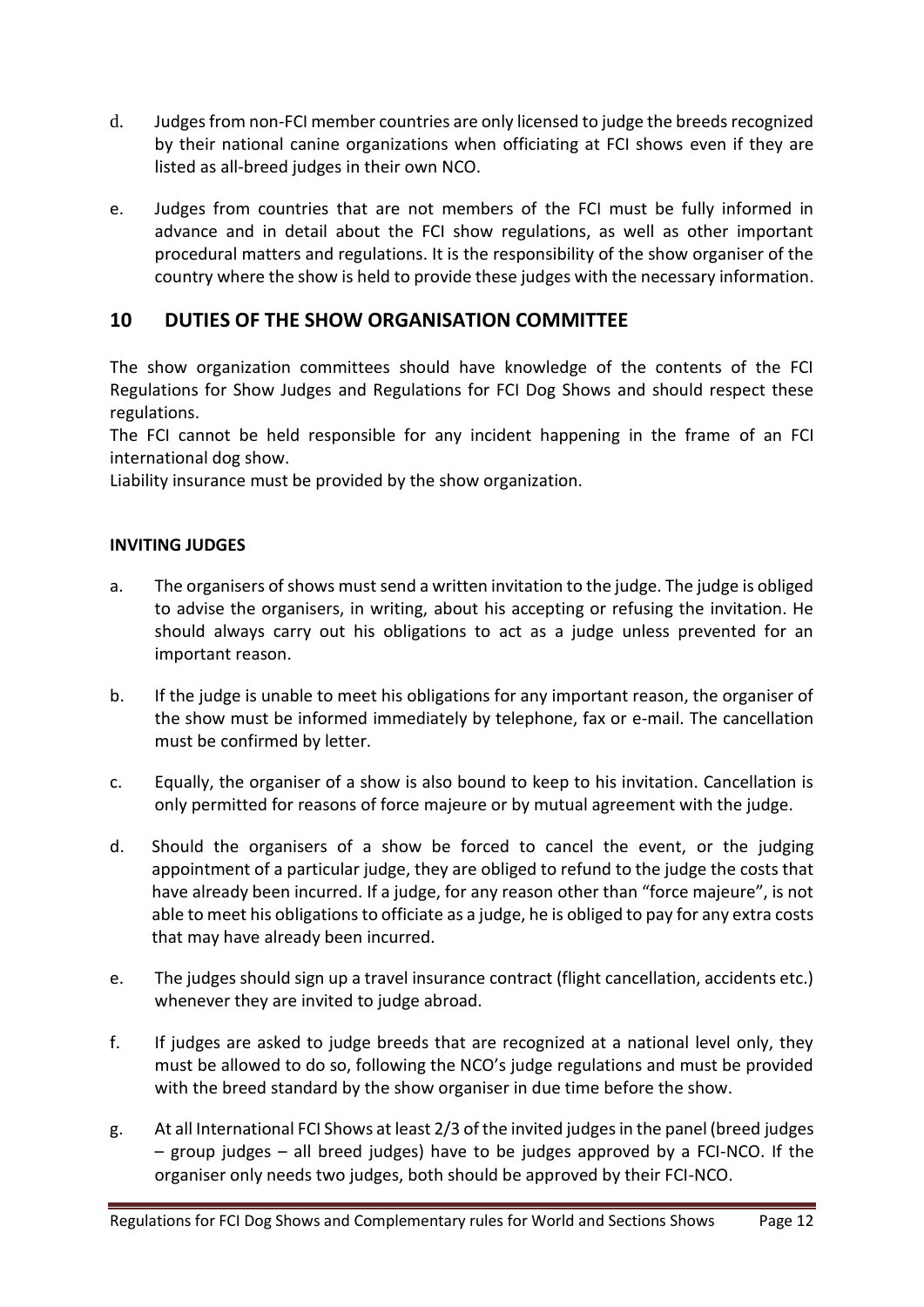- h. FCI breed judges from full FCI members, will need confirmation prior to the event from their NCO to judge breed(s) and/or final competitions in the ring of honour abroad unless the NCO of the country where they have their legal residence have their judges listed in the FCI Judges Directory (without any restriction being published in the Directory about those judges).FCI group judges from full FCI-NO are allowed to judge, without any official authorization from their NCO (unless the NCO specifically asks for it), all the breeds of the groups for which they are qualified as well as Best in Group for the groups for which they are qualified. They can judge the Best in Show competitions provided that the NCO and the inviting country approve it and they are approved as FCI Group Judges for at least two of the FCI groups.
- i. FCI all breed international judges from full FCI members are allowed to judge without any authorization from their national canine organization NCO (unless the NCO specifically asks for it), any breed, any competition, including Best in Group and Best in Show.
- j. FCI national all breed judges from full FCI members with less than 100 registered breeds are only allowed to judge the breeds recognized by their NCO. They must have the authorization from their NCO unless they are registered in the FCI Judges Directory.
- k. The country that must appear on the show programme is the country where the judge's FCI license is registered.

#### **BREED ASSIGNMENT**

A judge must be informed not later than 3 days before the event about what breeds and numbers of dogs he is scheduled to judge, as well as his duties in the ring of honour. It is the responsibility of the show organiser to send this information in advance and in writing to the judge.

A judge should not be expected to judge more than approximately 20 dogs per hour and up to 80 dogs per day if the national organization requests an individual written report for each dog. He should not have to judge more than 150 dogs per day if such a written report is not required. In cases of force majeure, for instance last minutes cancellations of judges because of illness, weather conditions, etc., these figures can be extended to 100 and 200 with or without written report. In these situations, there must be a mutual agreement between the organiser and the judge who should be provided with very experienced ring stewards and assistants. If a judge is asked to judge more than 100 dogs the judging should be done without a written report.

#### **RIGHTS OF THE JUDGES**

Judges' rights when travelling to FCI International Shows outside the country of residence are as follows: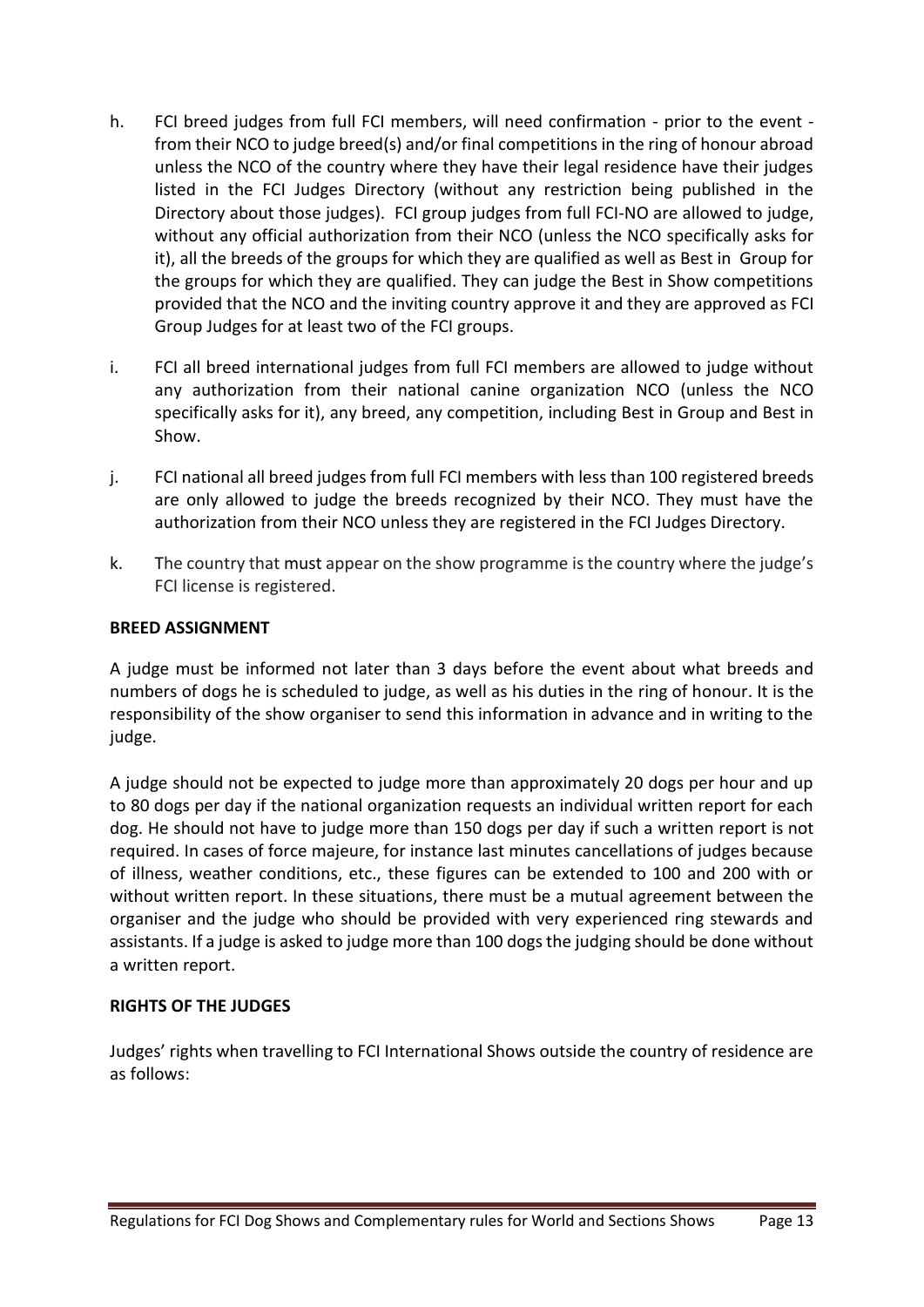- a. The show organization or the inviting club must look after the judge, according to previous agreement, from the time of his arrival in the country where he is judging until the time of his departure; this normally includes the day before and the day after the show where he is officiating as a judge.
- b*.* A judge has to be provided with reasonable accommodation during his appointment, which may also include the night before and the night after the show, according to the judge's travel arrangements.
- c. Judges are free to make private arrangements with show organisers, which may differ from those stated in the "Appendix to the Dog Shows and Show Judges Regulations of the Fédération Cynologique Internationale". However, when such personal arrangements have not been made, judges must be provided with the benefits mentioned in the appendix**.**
- d. It is advisable that financial arrangements be laid out in advance in the form of a written contract or agreement between the judge and the show organiser; it has to be honoured by both parties.

#### **RING MANAGEMENT AND ASSISTANTS**

Toy breeds and some other small breeds have to be examined on a table provided by the organisers.

The judge is in charge of the ring. When organizational problems occur, the chief ring steward has to be consulted and decisions are made in agreement with the judge.

For organizational support, one ring steward and one writer should be made available to the judge. The above assistants and the chief ring steward have to speak one of the FCI working languages, as requested by the judge.

The stewards and writers must be provided by the organiser of the show.

 The ring stewards must have a good knowledge of the Regulations for FCI Dog Shows as well as the national show regulations of the country where the show is held. The FCI NCO should organise special education and an authorization system for ring stewards and assistants.

The steward and the writer should provide the following service to the judge:

- collect the classes;
- check the absentees in each class;
- notify the judge of any change of handler or any irregular entry;
- in priority write the judge's critique, when required, in the language chosen by the latter (and communicated to the show organiser in advance) so that the judge will understand what is written. If necessary, translation of reports should be done outside the ring in a special translation area.
- organise all the necessary paperwork and distribution of awards;
- follow all the judge's instructions.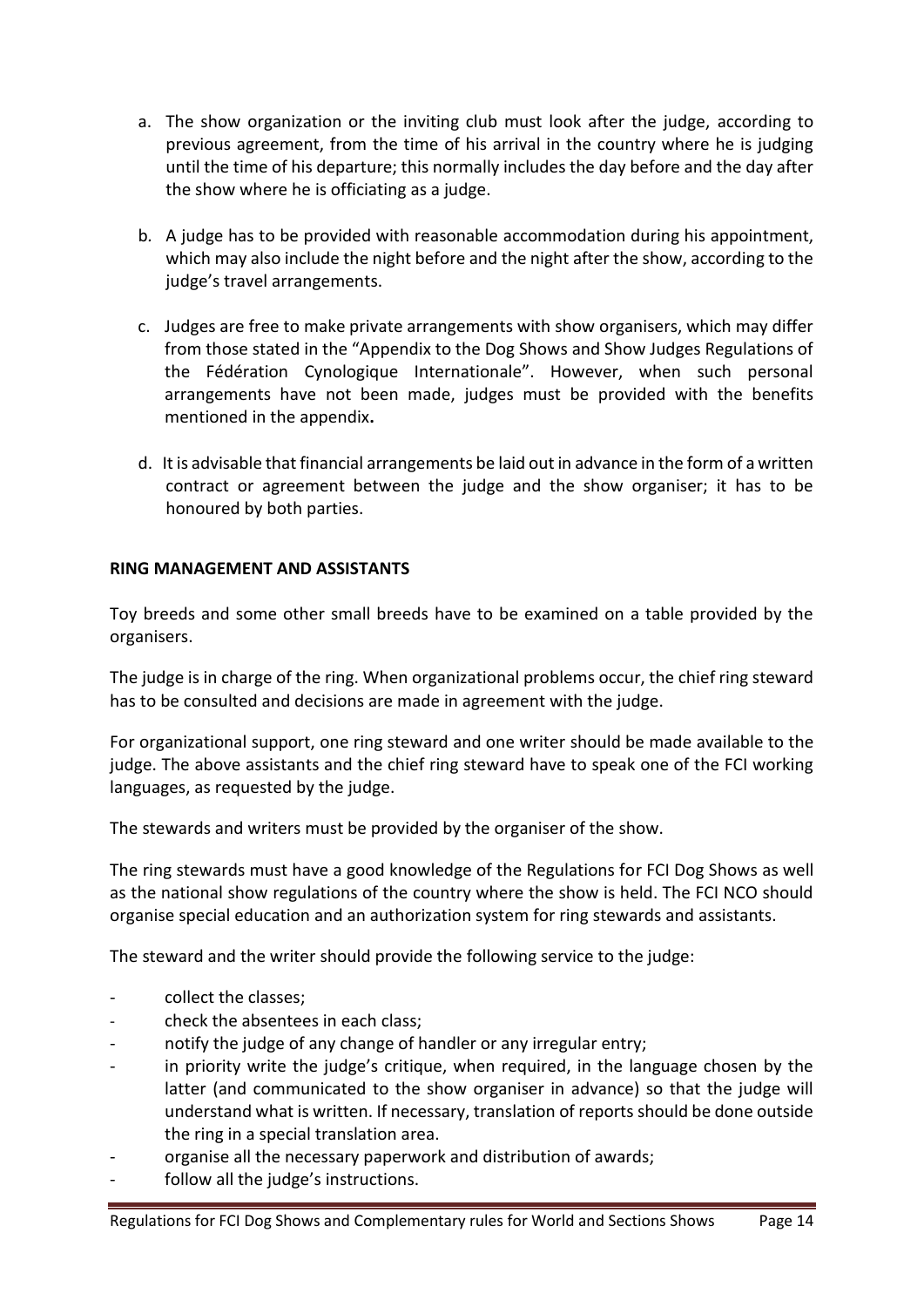### <span id="page-14-0"></span>**11 RESTRICTIONS FOR JUDGES AT SHOWS**

- A judge should never be late for his judging appointments or leave the show ground before he has completely fulfilled the duties that were assigned to him.
- A judge should not criticise the work of another judge.
- Under no circumstances can a judge solicit appointments to judge.
- A judge is not permitted to consult the catalogue of the show before or during his judging.
- In the ring a judge must behave properly and examine all dogs indiscriminately. He should be soberly and properly dressed, in accordance with the duty to be fulfilled, and should always be correct and urbane.
- A judge cannot smoke in the ring.
- A judge cannot drink alcohol in the ring.
- A judge cannot use a mobile phone in the ring while judging.
- A judge can neither enter nor handle a dog at a show where he is officiating as a judge
- A partner, any member of his immediate family or person living with the judge in his household can enter and handle any dog of any breed that this judge is not judging on that day of the show.
- The dogs that a judge handles at a **FCI**-CACIB show where he is not acting as a judge must be either bred, owned or co-owned by him, by a partner, by a member of his immediate family or any person living with him in his household.
- A judge cannot judge any dog that he, a partner, a member of his immediate family or any person living with him in his household has either owned, co-owned, conditioned, kept at home or sold in the six months preceding the show where he is officiating.
- A judge is not allowed to travel to shows where he is judging with exhibitors who are showing under him at those events.
- Under no circumstances should a judge socialise or stay with the exhibitors who will be showing under him. He can do so only AFTER his judging appointment is completed.

### <span id="page-14-1"></span>**12 COMPLAINTS**

Any decision made by a judge regarding the qualifications, awards and placing is final and indisputable.

However, complaints about the organization of the show and about the procedure followed to give the qualifications, awards and placements are admissible and have to be made immediately in writing to the organiser of the show, followed by the immediate deposit of twice the entry fee, as surety. They must be recorded by the show secretariat. If the complaint is found to be unjustified, the surety will be kept by the organiser. If the complaint is found to be justified, the money will be refunded to the complainant.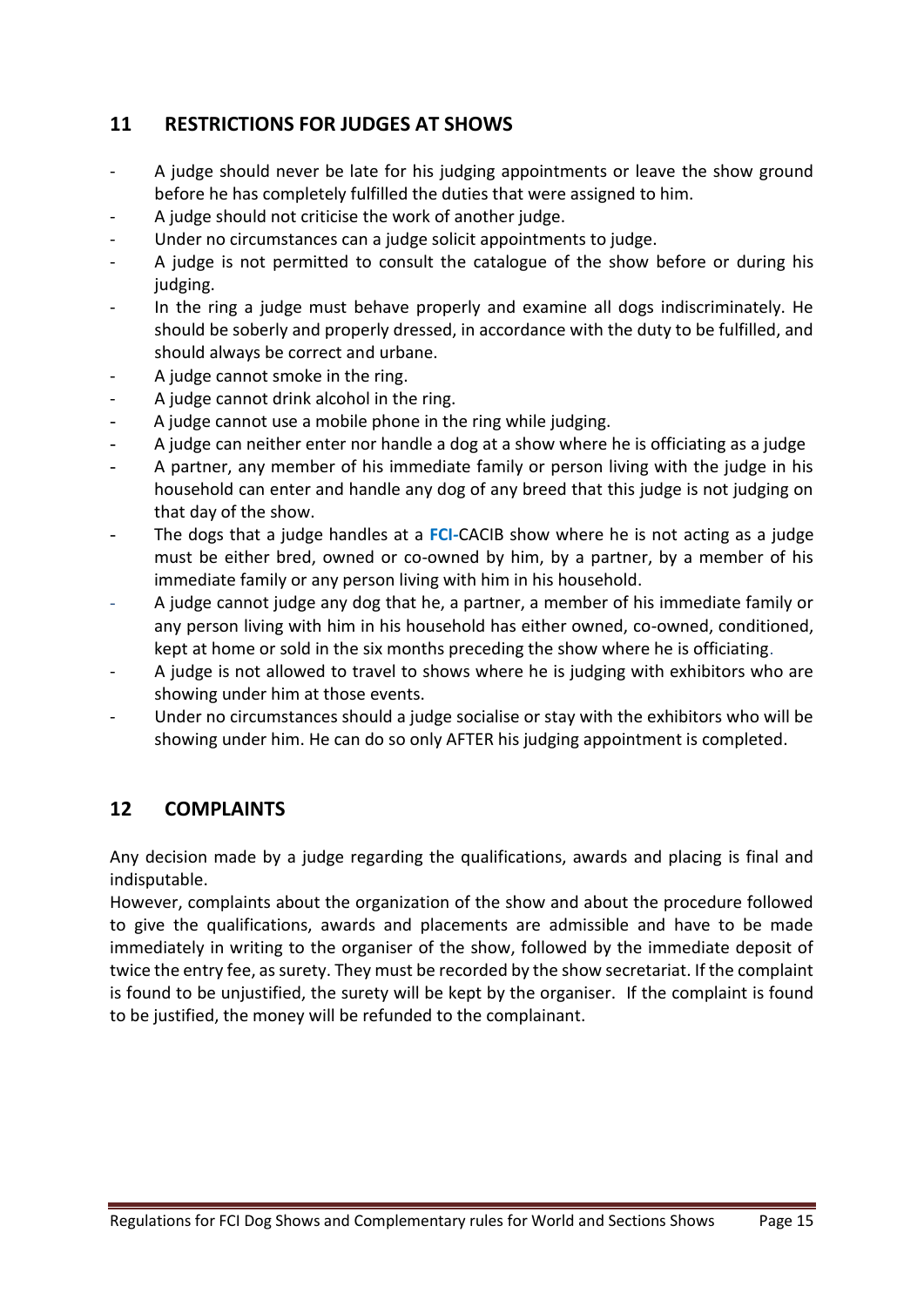### <span id="page-15-0"></span>**13 PENALTIES**

Infringements against these regulations can be punished with disciplinary measures. The FCI can prevent the organiser concerned from awarding the **FCI***-*CACIB at its international events for one or more years. Such a decision is taken by the FCI General Committee after an oral or written hearing of the organiser concerned has been conducted. Any appeal against the penalty imposed by the FCI General Committee shall be decided upon by the General Assembly of the FCI as a final instance.

### <span id="page-15-1"></span>**14 ENFORCEMENT DISPOSITIONS**

Each organiser of an **FCI***-*CACIB show has to follow the regulations and laws of the relevant country. Under specific complaints, the FCI General Committee can interfere and take final decisions (including cancellation of an **FCI***-*CACIB) in case these regulations are not observed by the exhibitors, by the FCI judges and/or the show organisers. These decisions should help maintain the credibility of the FCI international shows and make sure that these regulations are observed.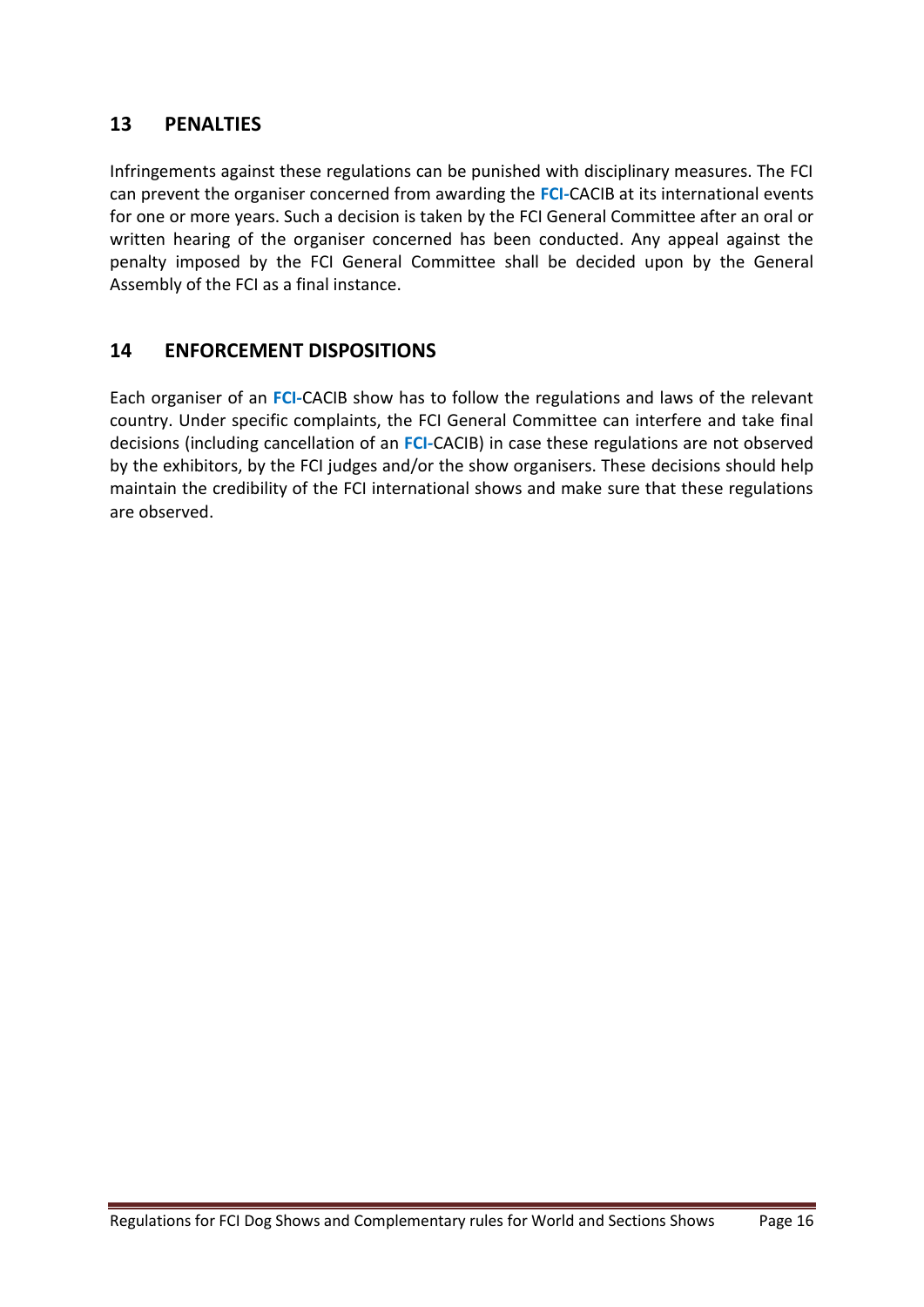### <span id="page-16-0"></span>**Complementary rules for World and Sections Shows of the Fédération Cynologique Internationale (FCI)**

#### <span id="page-16-1"></span>**PREAMBLE**

Once a year, at an international **FCI***-*CACIB show determined by the FCI General Assembly, the title of "**FCI** World Winner" can be awarded. Once a year, at an international **FCI***-*CACIB show determined by each section of the FCI, the title of "**FCI** Section Winner" can be awarded. The titles of **FCI** World and **FCI** Section Winner can be awarded to all breeds, recognized by the FCI on a provisional or definitive basis. Breeds that are not yet recognized, neither definitively nor provisionally by the FCI, cannot be entered at **FCI** World and Section shows.

There is no "Reserve" for **FCI** World Winner or **FCI** Section Winner. These shows must be organised strictly according to the FCI regulations.

The **FCI** World and Section Shows can only be organised by the FCI full members**.** 

Any application for an **FCI** World (WDS) or Section Dog Show (SDS) must be done with one of the 2 forms attached **(annex 2 or 3).**

No other **FCI***-*CACIB show can be organised on the same continent the same day as an **FCI** World or Section Show takes place. Irrespective of the section in which these shows take place, there must be a period of at least 6 weeks between the **FCI** World Show and the **FCI** Section Show. Between an **FCI** World and **FCI** Section Show (when being held in the same section), there must be an interval of at least three months. The date of the **FCI** World Show prevails.

Entry fees for the **FCI** World and Section Shows have to be the same for all the exhibitors. However, a possible discount is allowed for people who are members of the national organizing club.

### <span id="page-16-2"></span>**1 RULES**

The title "**FCI** World Winner" and "**FCI** Section Winner" shall be awarded to the dog and the bitch that are proposed for the **FCI***-*CACIB (see section 7 "Titles, awards and main ring competitions" of the FCI Show Regulations). The awarding of this title is irrespective of the entry for this particular breed. In case of breeds provisionally recognized by the FCI, the **FCI** World and **FCI** Section Winner titles will be awarded to best male and best female from the intermediate, open, working and champion class. These breeds are not eligible for **FCI***-*CACIB.

The title "**FCI** World Junior Winner" or "**FCI** Section Junior Winner" shall be awarded to the best junior dog and bitch provided that they have received the qualification "EXCELLENT 1".

The title "**FCI** World Veteran Winner" or "**FCI** Section Veteran Winner" shall be awarded to the best veteran dog and bitch provided that they have received the qualification "EXCELLENT 1".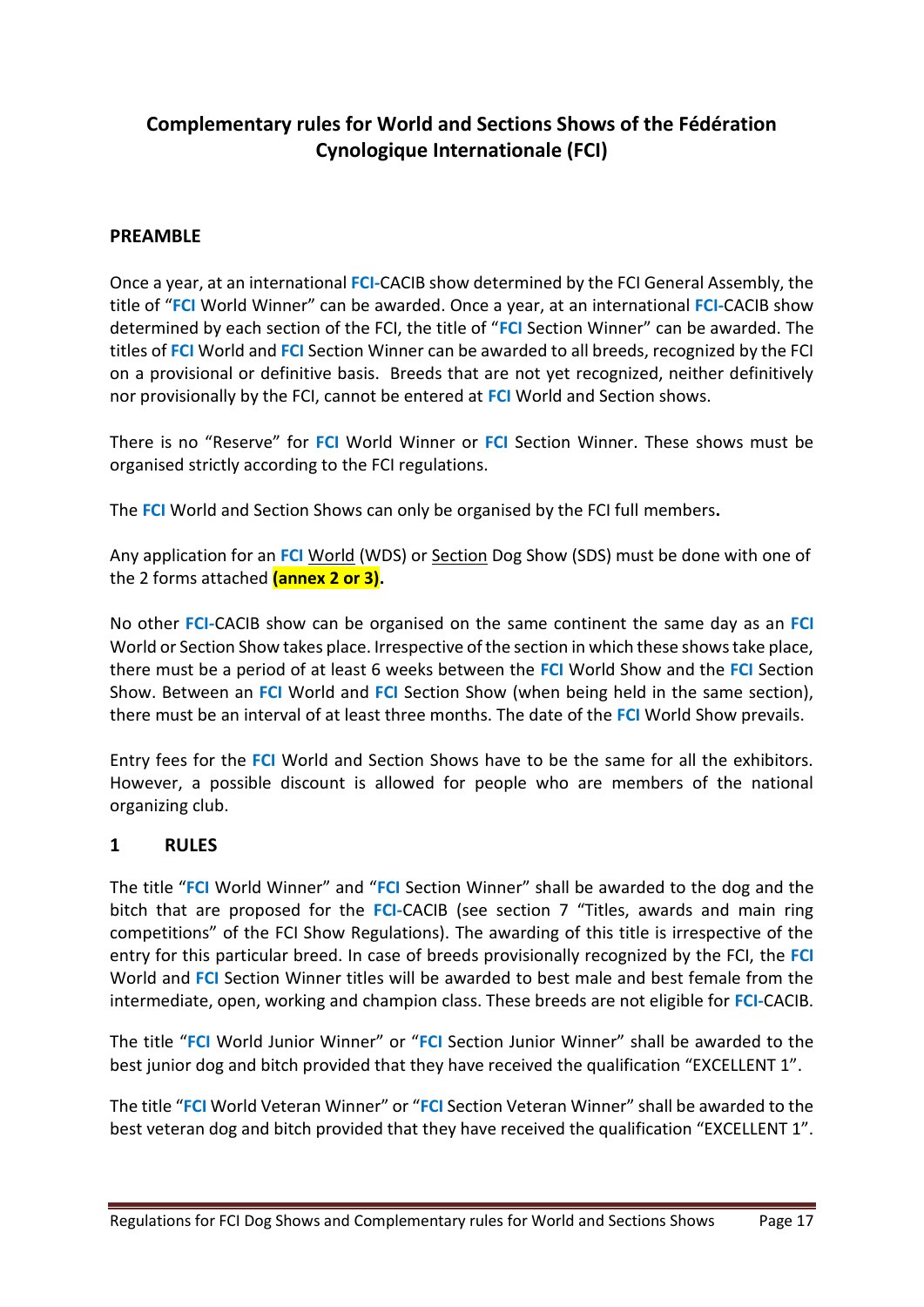The Junior and the Veteran **FCI** winner titles are awarded according to the **FCI***-*CACIB distribution list.

The dog and the bitch proposed for the **FCI***-*CACIB, the best junior dog and bitch, and the best veteran dog and bitch which have received the qualification "EXCELLENT 1" in the Junior and Veteran classes compete for the titles Best of Breed (BOB) and Best of Opposite Sex (BOS).

One judge, who must be named in advance, awards the above titles as well as the Best of Breed and Best of Opposite Sex (BOS).

All dogs must be judged according to the Regulations for FCI Dog Shows. A judge's report is optional. Reports should be written in the native language of the organising country or in one of the four FCI working languages chosen by the judge. The organiser decides on the type of report and is held responsible for its translation. The organiser must announce in the show schedule whether or not the exhibitors will receive a written report.

For **FCI** World and Section Shows, the division into groups according to the current FCI Breed Nomenclature is absolutely compulsory. The individual groups are to be judged completely on the same day.

A competition for a "Winner of the day" cannot be held. It is compulsory for all Group Winners to compete on the last day of the show for "Best in Show".

During each **FCI** World and Section Show, the organiser should also hold **FCI** World and Section Obedience competitions and **FCI** World and Section Junior Handling competitions.

#### <span id="page-17-0"></span>**2 SHOWGROUNDS AND RINGS**

The **FCI** World and Section Shows must be held on a show ground that is suitable for such a purpose.

Each individual ring must be large enough so that the dogs can be judged standing and have enough space to move around freely in the ring, according to the size and the number of dogs.

The organisers of the **FCI** World and Section Shows must provide a ring of honour which is large enough to give room for all the dogs to be judged in accordance with the FCI groups. The exhibits competing in all groups and other competitions in the ring of honour should be prejudged in separate rings in due time before they are expected in the ring of honour according to the schedule. A further examination by the judge in the ring of honour should be limited to shortlisted semi-finalists or finalists.

The organisers must make sure that the BOB winners have easy access to the ring of honour from the pre-judging ring.

If other activities are taking place during the show, these may not interfere with the smooth running of the show.

The organising committee must ensure sufficient weather protection in case of outdoor showing.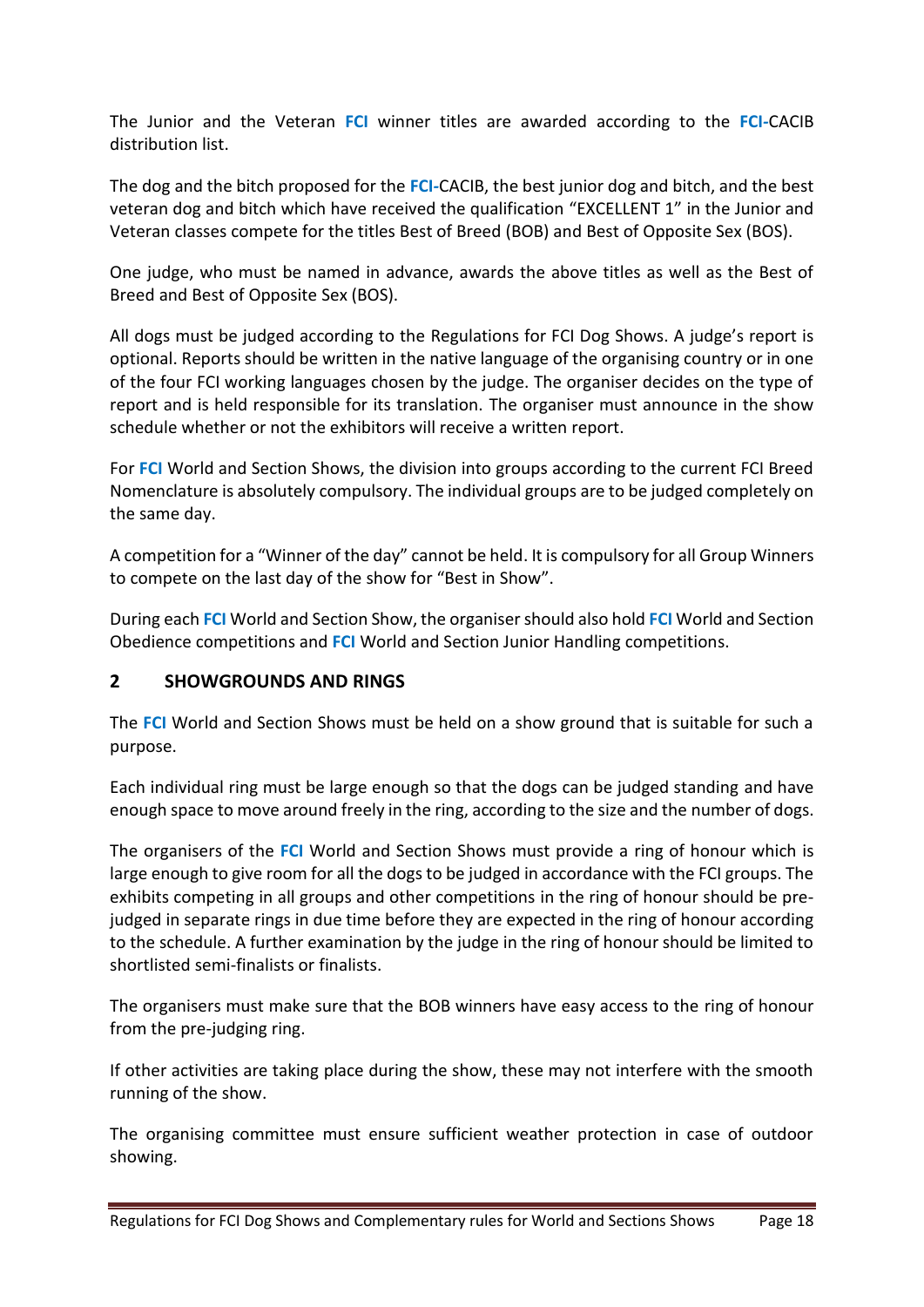### <span id="page-18-0"></span>**3 JUDGES**

Judges who officiate at **FCI** World or Section shows must be especially experienced with the breed(s) they are to judge and should have great experience in large and important FCI-shows. Proof of this experience should be provided.

Best in Group (BIG) and Best in Show (BIS) competitions must be judged by only one judge who is authorized to do so.

At **FCI** World and Section shows, only an FCI International All Breed Judge from a full member of the FCI may judge the BIS competition.

Only an FCI group judge from a full member of the FCI approved for this group, or an FCI International All Breed Judge from a full member of the FCI, may judge the BIG competitions.

A balanced international panel of judges must be nominated for **FCI** World and Section shows. The rules defined in Art. 10 INVITING JUDGES g) of the Regulations for FCI Dog Shows (at least 2/3 of the invited judges in the panel have to be judges approved by a FCI-NO) must be respected. In addition, qualified judges from countries that are not members of the FCI may be used especially for judging their native breeds.

For **FCI** World Dog shows, at least one judge from each section of the FCI should be invited.

Programmes for **FCI** World and Section shows must clearly identify the assigned breeds to the relevant judges.

For **FCI** World and Section shows, the national canine organization of the country where the show is held, must nominate and engage the judges.

Judges who are also the NCO's official representatives at an FCI General Assembly connected to the **FCI** World show must have a minimum of 50% of their travelling expenses reimbursed by the organiser of the event.

### <span id="page-18-1"></span>**4 DELEGATE OF THE FCI**

- A The FCI General Committee will nominate an official FCI Delegate for each **FCI** World Show. The Executive Director of the FCI will assist the official FCI Delegate. For **FCI** Section Shows the relevant section recommends the official FCI Delegate to the FCI General Committee for approval.
- B The FCI Delegate has the following tasks, duties and rights:
	- a. to assist and advise the organizing club during the preparations of the show and to initiate any necessary actions through the Organising Committee in case of unforeseen circumstances before or during the event;
	- b. to ensure that the FCI rules and specific regulations are correctly applied by the organising NCO before and during the show;
	- c. to write down details of all complaints, which are made during the show and which relate to infringements against FCI rules and specific regulations;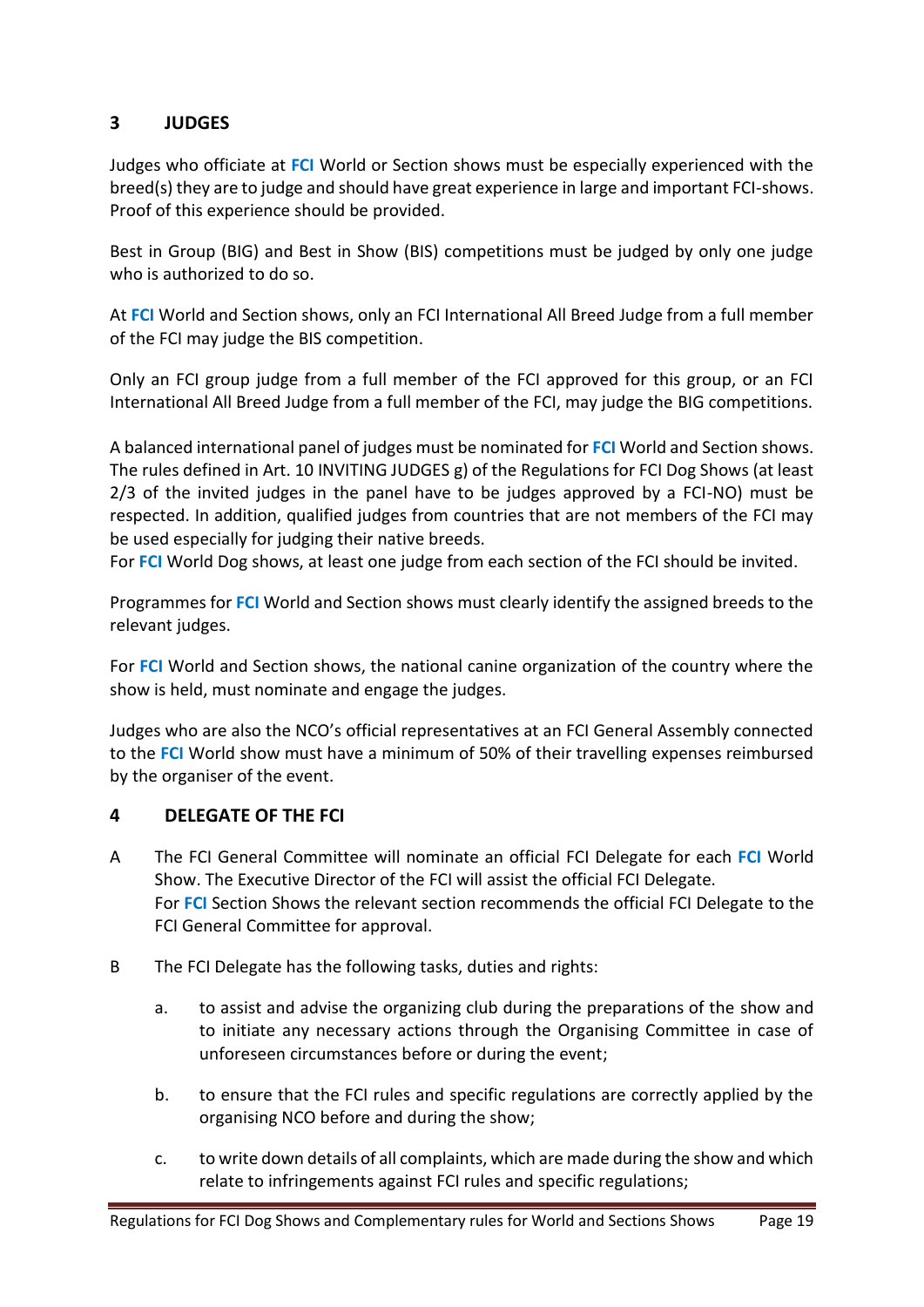- d. to visit the premises on three (3) occasions: a year, three months and four weeks (preferably once the entries are closed) before the event. He will be provided with a check-list **(annex 5)** of all the points to control. After each of the 3 visits, the FCI Delegate will report to the FCI General Committee within 7 calendar days. All his travelling, accommodation and meal expenses will be covered by the FCI.
- e. to inform the FCI General Committee by a comprehensive written report **(annex 4)** about the activities, to communicate the relevant complaints to this Committee and to help the FCI General Committee to deal with these matters, if necessary. A copy of the report should be sent to the president of the FCI Show Commission.
- f. During the event, the FCI Delegate has the responsibility to make sure that the Regulations for FCI Dog Shows are properly observed. He will report possible cases to the FCI General Committee.
- C If the official FCI Delegate is also a member of the FCI General Committee, he will represent the FCI at the show if no other FCI General Committee member is present.
- D The FCI Delegate isto receive from the organiser the same daily allowance as the judges, as well as his travelling, accommodation and meal expenses*.*

**The English text is the authentic document.**

**These regulations were approved by the FCI General Committee at the meeting in Berlin, on October 31st , 2007. They become effective from January 1st, 2008.** 

*The changes in bold and italic characters were approved by the FCI General Committee in September and December 2020 or are changes/clarifications resulting from the publication of the FCI Statutes which have been in force since 01/12/2018.*

**The changes in bold and blue characters were approved by the FCI General Committee during its online meeting on September 22 2020.**